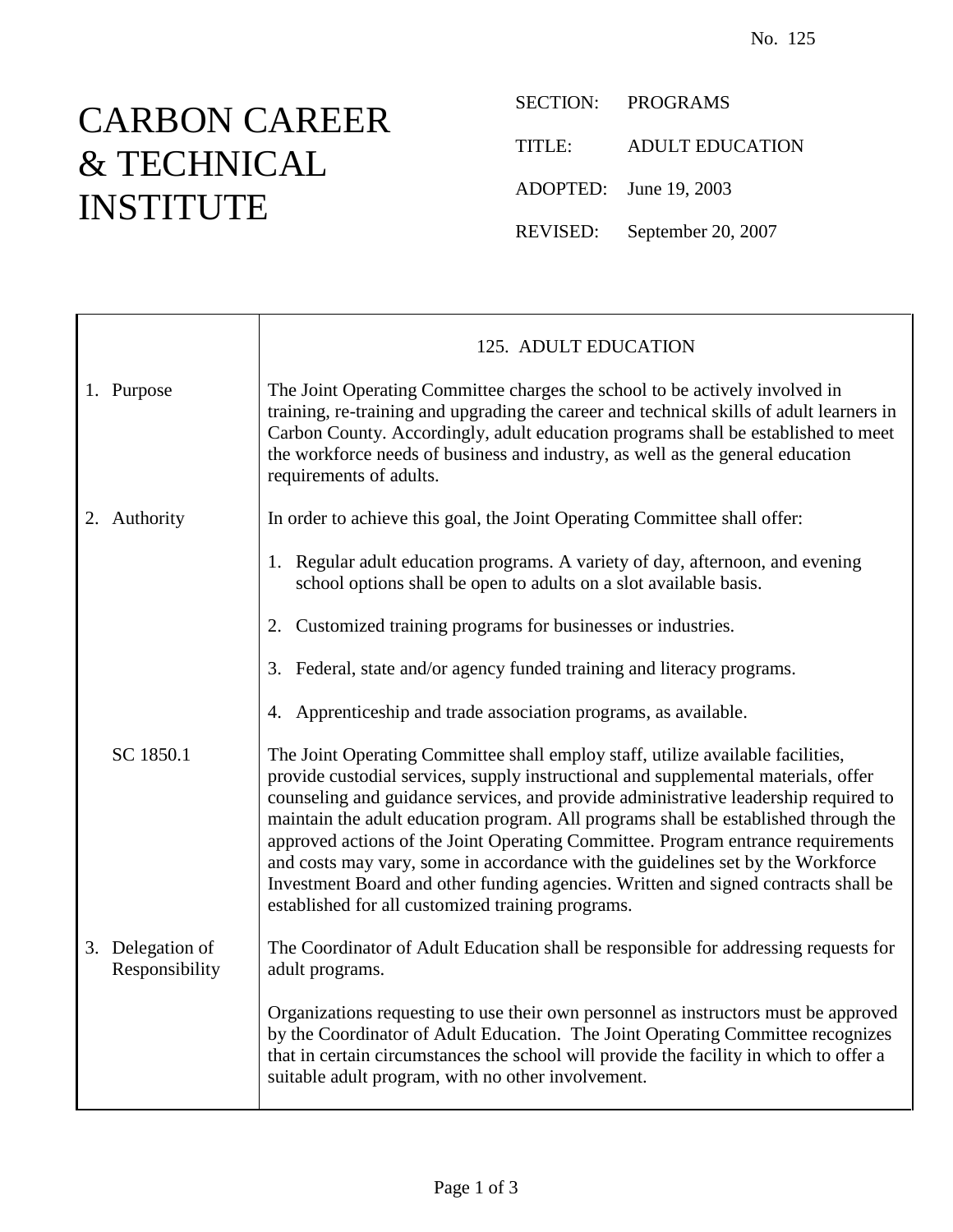| 4. Guidelines | All courses to be offered shall be listed in written format, published at least twice a<br>year and circulated to each of the participating school district populations.<br>Whenever feasible, print and electronic media shall be utilized to inform the public.<br>The length of the courses, costs and schedules shall be listed.                                                                                                                                                                                                                                                                                                                                   |
|---------------|------------------------------------------------------------------------------------------------------------------------------------------------------------------------------------------------------------------------------------------------------------------------------------------------------------------------------------------------------------------------------------------------------------------------------------------------------------------------------------------------------------------------------------------------------------------------------------------------------------------------------------------------------------------------|
|               | First priority for enrollment in adult programs shall be granted to residents of the<br>participating school districts. High school students may be accepted if space is<br>available and if approval is granted by their high school principal. When quotas and<br>space permit, nonresidents of the attendance area may participate in adult programs.                                                                                                                                                                                                                                                                                                               |
|               | The school shall encourage qualified adult students, both independently and<br>supported by local businesses, to enroll in secondary CTE programs, provided the<br>students meet the selection criteria. Adult students shall be admitted only after all<br>regular high school students are placed, except in those programs organized<br>specifically for adults. Adult students in day classes must have an acceptable PA<br>criminal history clearance, a clear PA child abuse registry clearance, and a<br>successful FBI fingerprint check as provided for in Act 114. Adult students in<br>secondary CTE programs shall conform to the student Code of Conduct. |
|               | Adult students shall be required to pay tuition based on a fee as established by the<br>Administrative Director and the Coordinator of Adult Education. This may be<br>arrived at independently or in conjunction with the Workforce Investment Board and<br>other funding sources and approved by the Joint Operating Committee.                                                                                                                                                                                                                                                                                                                                      |
|               | Certificates of completion shall be awarded to individuals who meet the agreed upon<br>attendance requirement of scheduled class hours or as indicated by state rules for<br>credentials, e.g. Nurse Aide 288 hours, Cosmetology 1,250 hours, and who have<br>obtained a passing grade in all subjects. Each student shall receive a transcript of<br>competencies, indicating the tasks in which the student has demonstrated<br>proficiency.                                                                                                                                                                                                                         |
|               | Upon receipt of written notice of withdrawal and return of all property of the school<br>to the Adult Education Center, program fees shall be refundable in accordance with<br>the following schedule:                                                                                                                                                                                                                                                                                                                                                                                                                                                                 |
|               | Before the class begins<br>100%                                                                                                                                                                                                                                                                                                                                                                                                                                                                                                                                                                                                                                        |
|               | During the first week of class<br>75%                                                                                                                                                                                                                                                                                                                                                                                                                                                                                                                                                                                                                                  |
|               | No Refund<br>During the second week of class                                                                                                                                                                                                                                                                                                                                                                                                                                                                                                                                                                                                                           |
|               | If the student fails to return materials, the cost of these items shall be deducted from<br>the refund.                                                                                                                                                                                                                                                                                                                                                                                                                                                                                                                                                                |